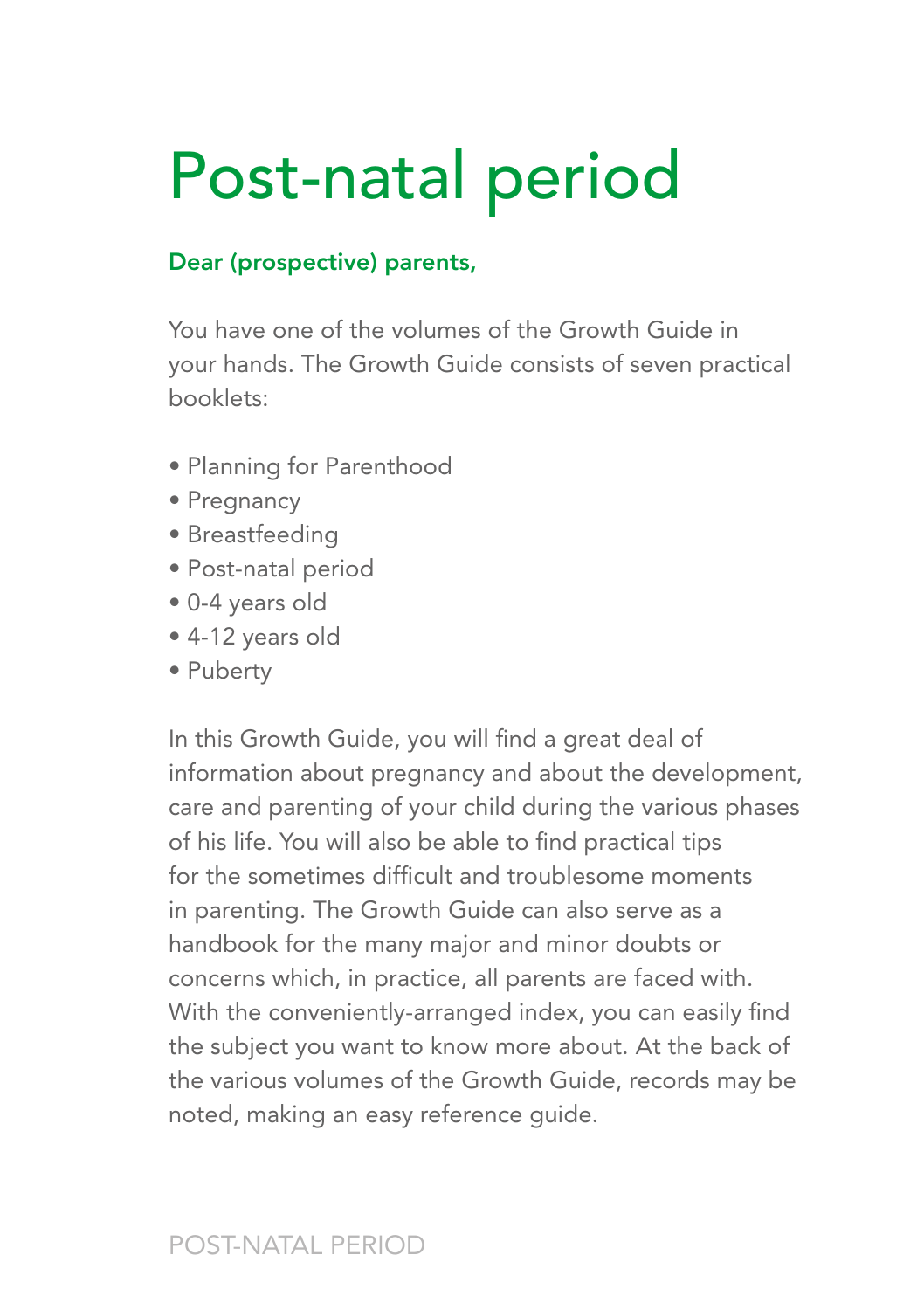Every section also offers you space for your own notes and for filing away vaccination records and information from agencies you will be dealing with. For convenience and simplicity your child will be referred to as 'he' and 'she' in the Growth Guide. Of course, girls are also included here. Wherever you read 'midwife' in this booklet, it can also be replaced by 'family doctor'.

### Kraamverzorgende in the Netherlands

In the Netherlands we have special kraamverzorgenden for post-natal care. A kraamverzorgende is a medical trained nurse. She comes to your home until your child is eight days old. The kraamverzorgende assists the midwife during the delivery and does important medical check-ups of your health and that of your baby. She supports you as you get started with breast-feeding. She signalises and works together with the midwife. We decided to use the Dutch name 'kraamverzorgende'.

In this Growth Guide, forms and input lists have also been included. At the end of the post-natal period, the kraamverzorgende will transfer the care to the Youth Healthcare Services [Jeugdgezondheidszorg]. This is done with the Transfer Form for the Post-natal period and Breastfeeding. At the child health centre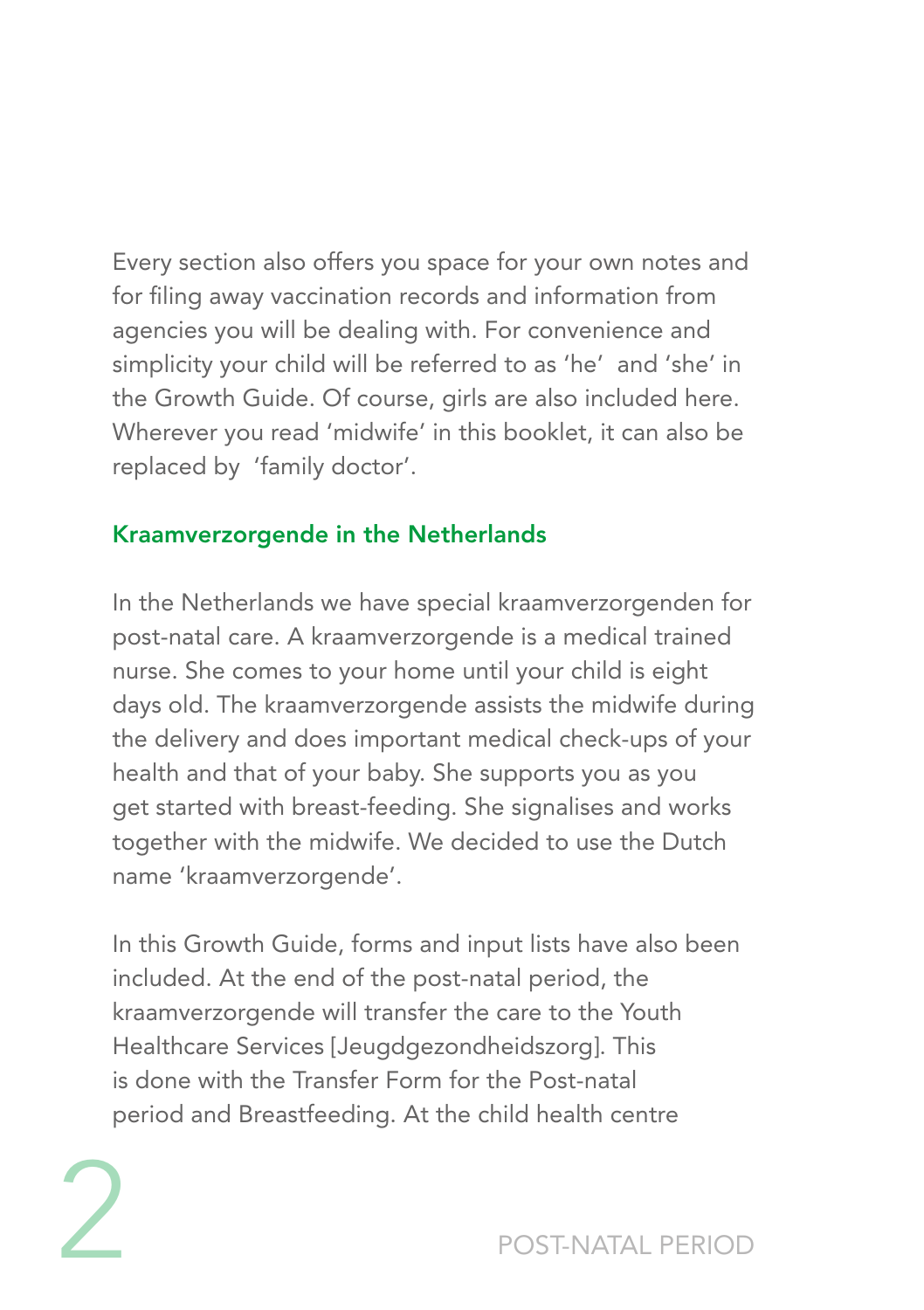[consultatiebureau], they know how your Post-natal period has progressed and you can go to them with questions concerning breastfeeding.

# **Tip**

Take this Growth Guide with you when you are admitted to the hospital.

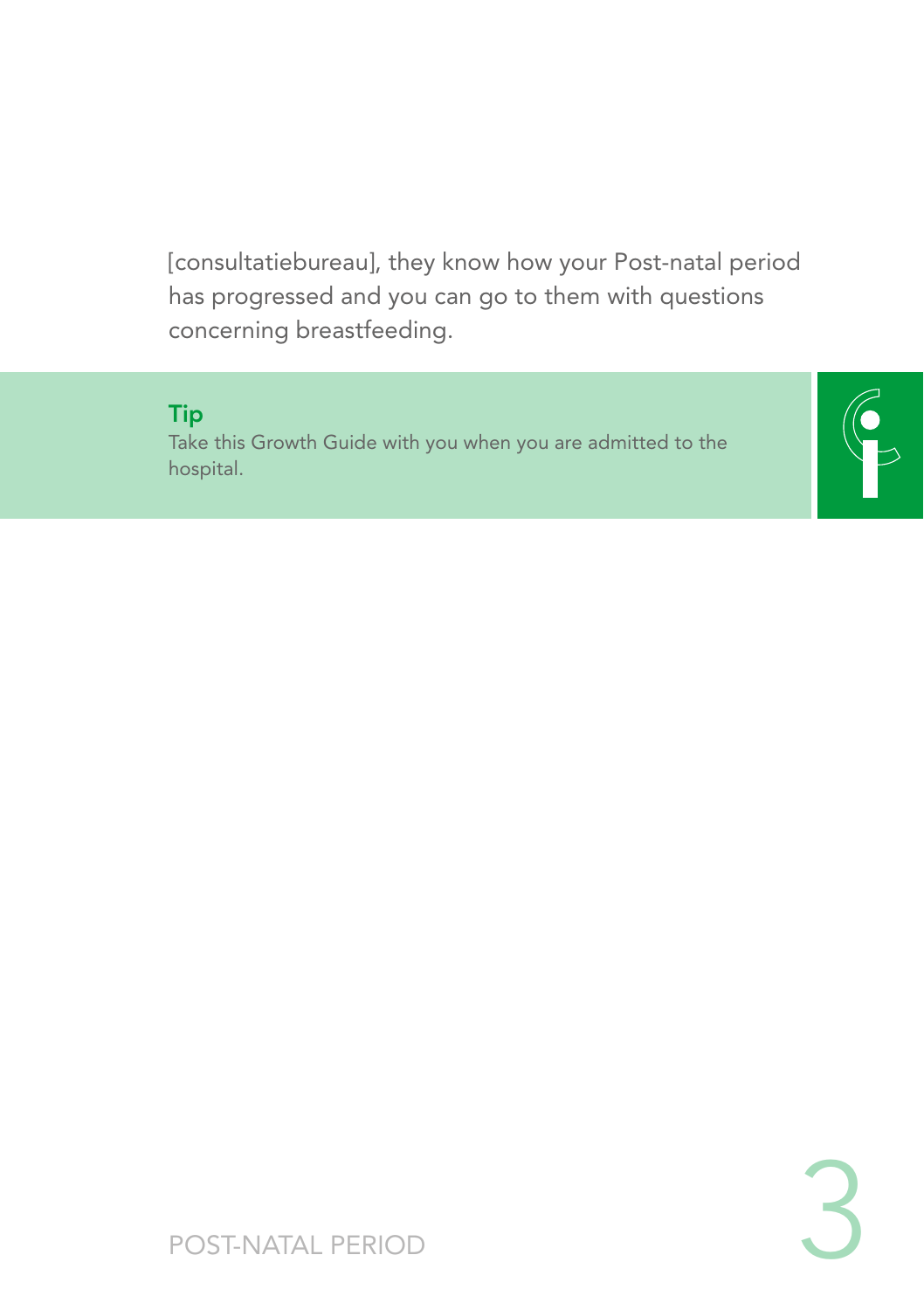This Growth Guide belongs to:

Midwives/gynaecologists:

Telephone:

Name of maternity centre:

Telephone:

Kraamverzorgenden:

Telephone:

Family doctor:

Telephone:

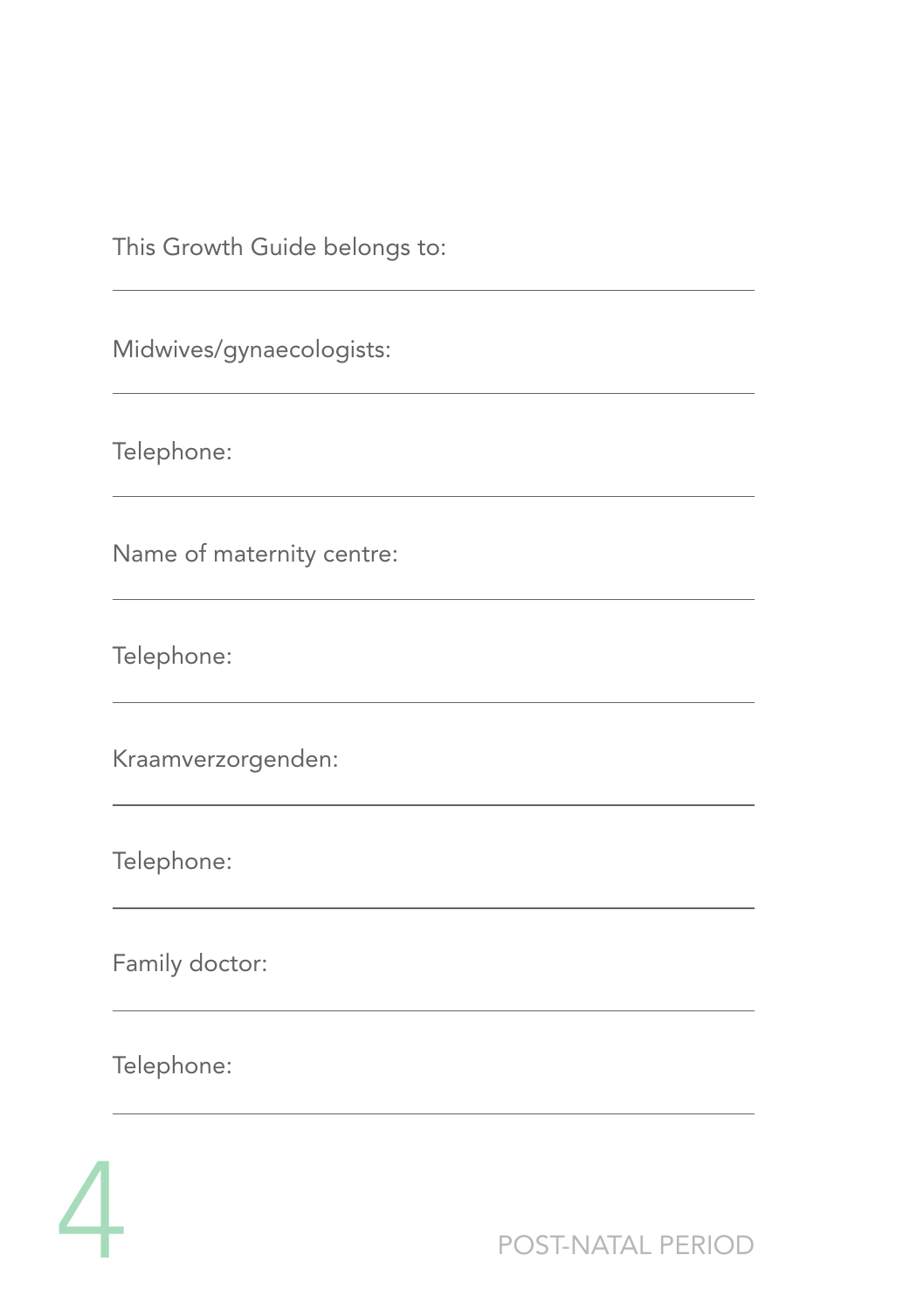# Index

| <b>Getting acquainted again</b>        | 9  |
|----------------------------------------|----|
| The arrival of the baby in your family | 11 |
| Meeting your baby for the first time   | 11 |
| Immediately after delivery             | 11 |
| What can a baby do right after birth?  | 12 |
| Talking, cuddling and eye contact      | 12 |
| A 'good talk' with your baby           | 13 |
| Crying                                 | 14 |
| The baby's day-and-night rhythm        | 16 |
| Breathing                              | 17 |
| The baby in your bedroom               | 17 |
| Heel prick                             | 17 |
| No guarantee                           | 20 |
| Sickle-cell disease and carriership    | 20 |
| Privacy                                | 21 |
| Hearing test                           | 22 |
| Registering the birth                  | 23 |
| The daily checking of the baby         | 25 |
| Temperature                            | 25 |
| Urine                                  | 26 |
| Weight                                 | 26 |
| Umbilical cord                         | 27 |
| Jaundic                                | 27 |

POST-NATAL PERIOD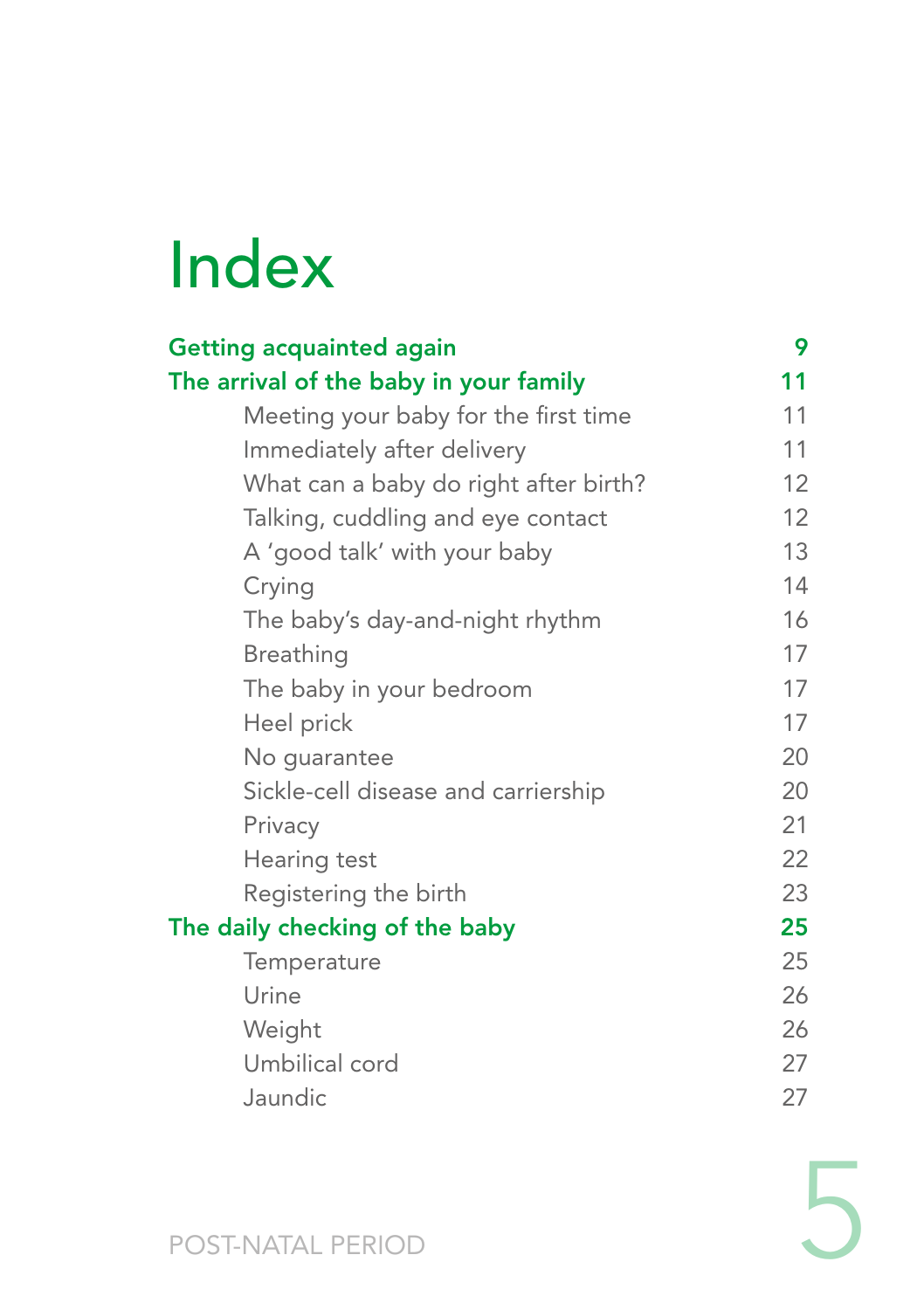| The care of the baby               | 29 |
|------------------------------------|----|
| Changing nappies                   | 29 |
| Bathing time                       | 30 |
| Eyes                               | 32 |
| Ears and nose                      | 33 |
| <b>Nails</b>                       | 33 |
| Swollen breasts                    | 33 |
| Descended testicles                | 34 |
| Genitals                           | 34 |
| Fontanelles                        | 35 |
| Vernix                             | 35 |
| Pimples and spots                  | 35 |
| The baby's skin                    | 37 |
| Small skin infections              | 37 |
| Nappy rash                         | 38 |
| Vitamins K and D                   | 39 |
| A mother must recover              | 40 |
| Position of the whomb              | 40 |
| Perineum and stitches              | 42 |
| Recovery after a Caesarian section | 42 |
| Headaches                          | 43 |
| <b>Breasts</b>                     | 43 |
| Pelvic pain                        | 43 |
| Haemorrhoids                       | 43 |
| Getting up and moving around       | 44 |
| Lifting                            | 44 |
| Muscle pain                        | 44 |

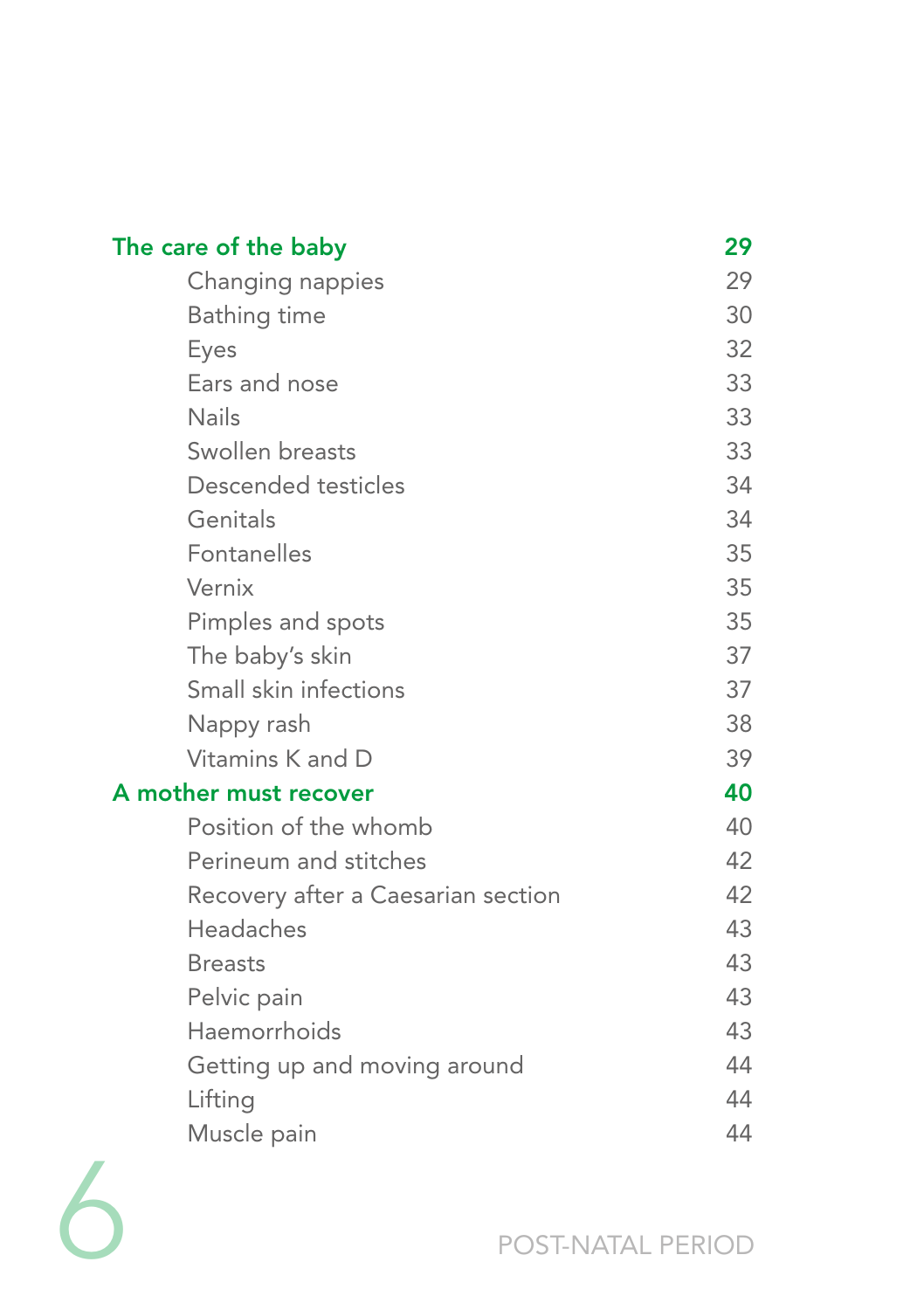| <b>Baby blues</b>                                                        | 45  |
|--------------------------------------------------------------------------|-----|
| Post-partum period: Hormonal changes                                     | 46  |
| Rest                                                                     | 46  |
| Weight loss?                                                             | 46  |
| Smoking                                                                  | 47  |
| Alcohol                                                                  | 47  |
| In contact with others                                                   | 49  |
| Pets                                                                     | 49  |
| <b>Visitors</b>                                                          | 50  |
| Transporting the baby safely                                             | 50  |
| When the baby is asleep                                                  | 53  |
| <b>Completion of post-natal care</b><br>More information on the Internet | 55  |
|                                                                          | 56  |
| <b>Publishing details</b>                                                | 59  |
| <b>Worksheets:</b>                                                       |     |
| <b>Personal notes</b>                                                    | 62  |
| <b>Temperature chart</b>                                                 | 66  |
| <b>Fluid balance</b>                                                     | 68  |
| <b>Check-ups after the delivery</b>                                      | 74  |
| <b>Checklist</b>                                                         | 94  |
| <b>Transfer Post-natal period</b>                                        | 98  |
| <b>Breastfeeding transfer</b>                                            | 100 |
|                                                                          |     |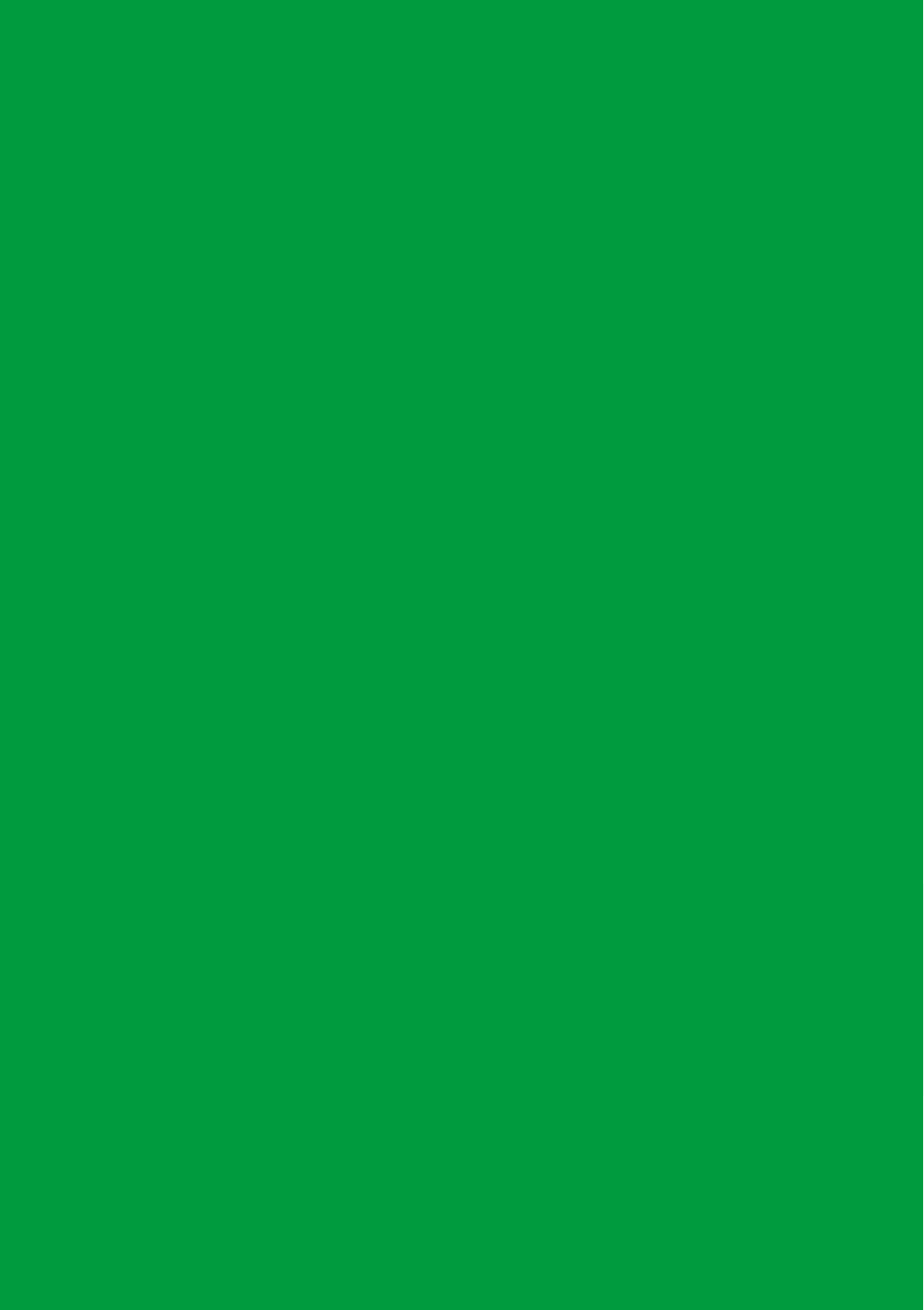# The arrival of the baby in your family

### Meeting your baby for the first time

After birth, the baby is often awake and alert for a while. This is a beautiful moment for a first meeting. The baby 'knows' who he belongs to. He recognises your voice and your partner's voice. These were the voices that he heard the most during pregnancy. They do sound a bit different outside the womb but his recognition of the rhythm and intonation of the voices is infallible. It is wonderful for him to be held and cuddled by you and your partner now that he has arrived.

### Immediately after delivery

Immediately after his birth the baby is extremely alert and looks at everything around him. This is when you have the

#### Tip

On the website www.groeigids.nl you can set up a personal Growth File for your child. The website is (still) in Dutch. Here, you can keep track of your childs growth and development, vaccinations and much more. You can also add photos of your child and print your own booklet with your child's growth curves, vaccinations etc.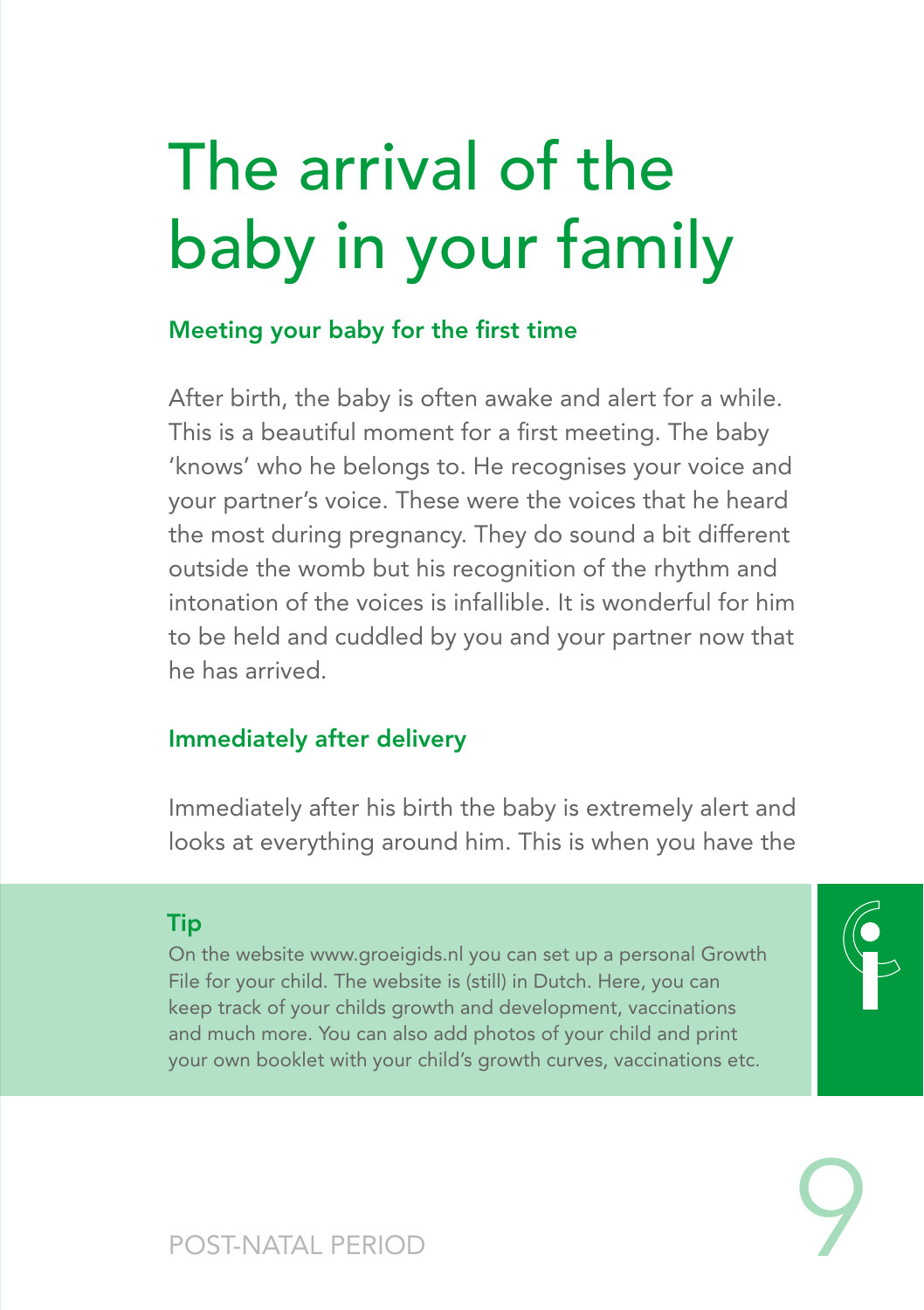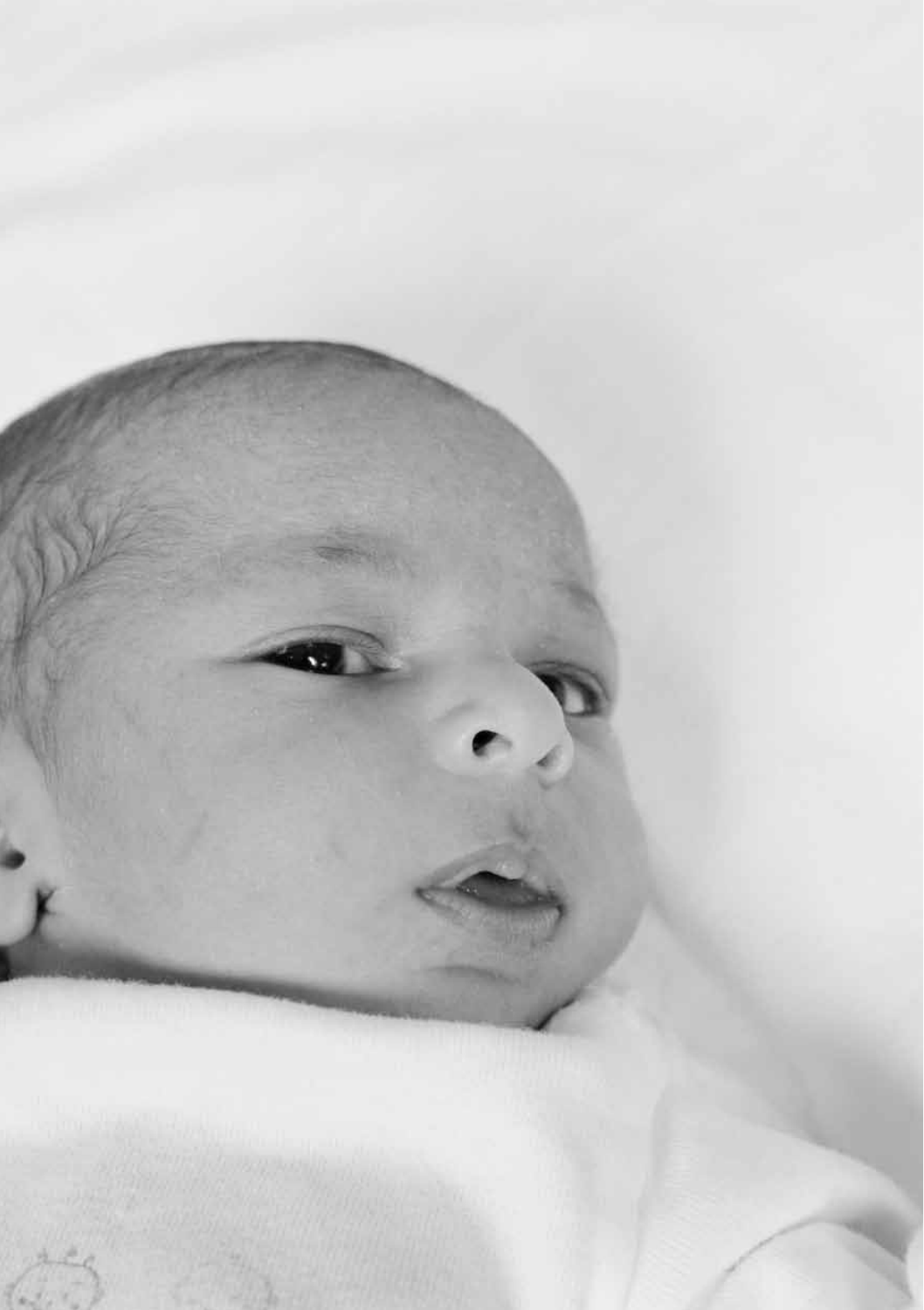chance to get to know each other. If you hold your child and stroke him gently, he will feel comfortable in the new situation. Shortly after delivery is a good moment to put the baby on the breast for the first time.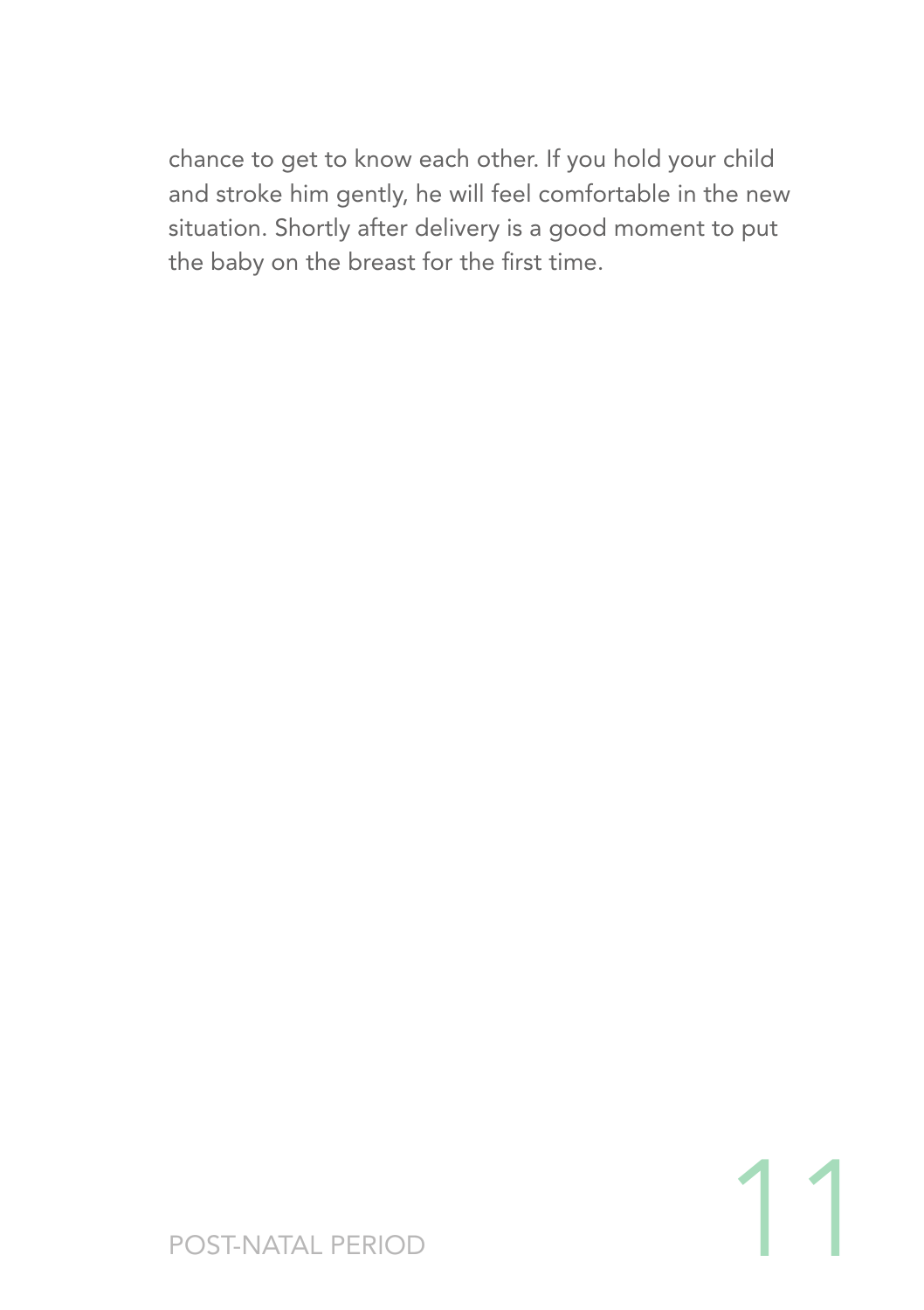# What can a baby do right after birth?

Immediately after birth, the midwife examines the baby's reflexes. Reflexes are the movements a person makes instinctively and has no control over himself. Some reflexes will remain the entire life. Others disappear as soon as a baby is able to control his own movements.

- The rooting reflex is visible when the baby is hungry. He then searches intensively for the place he knows has food for him. Stroke his lips with your nipple. He will then open his mouth wide and stick out his tongue a bit.
- The sucking and swallowing reflex ensures that the baby drinks from the breast or bottle and that he swallows the milk.
- The baby's grabbing reflex ensures that he holds onto your finger tightly if you touch the inside of his hand.
- If you hold the baby upright under his armpits, you can see the walking reflex. He makes walking movements with his legs. The walking reflex disappears around six weeks after birth.

# Talking, cuddling and eye contact

All children -- and especially newborn babies -- love to be touched, stroked, held and cuddled. They not only love it,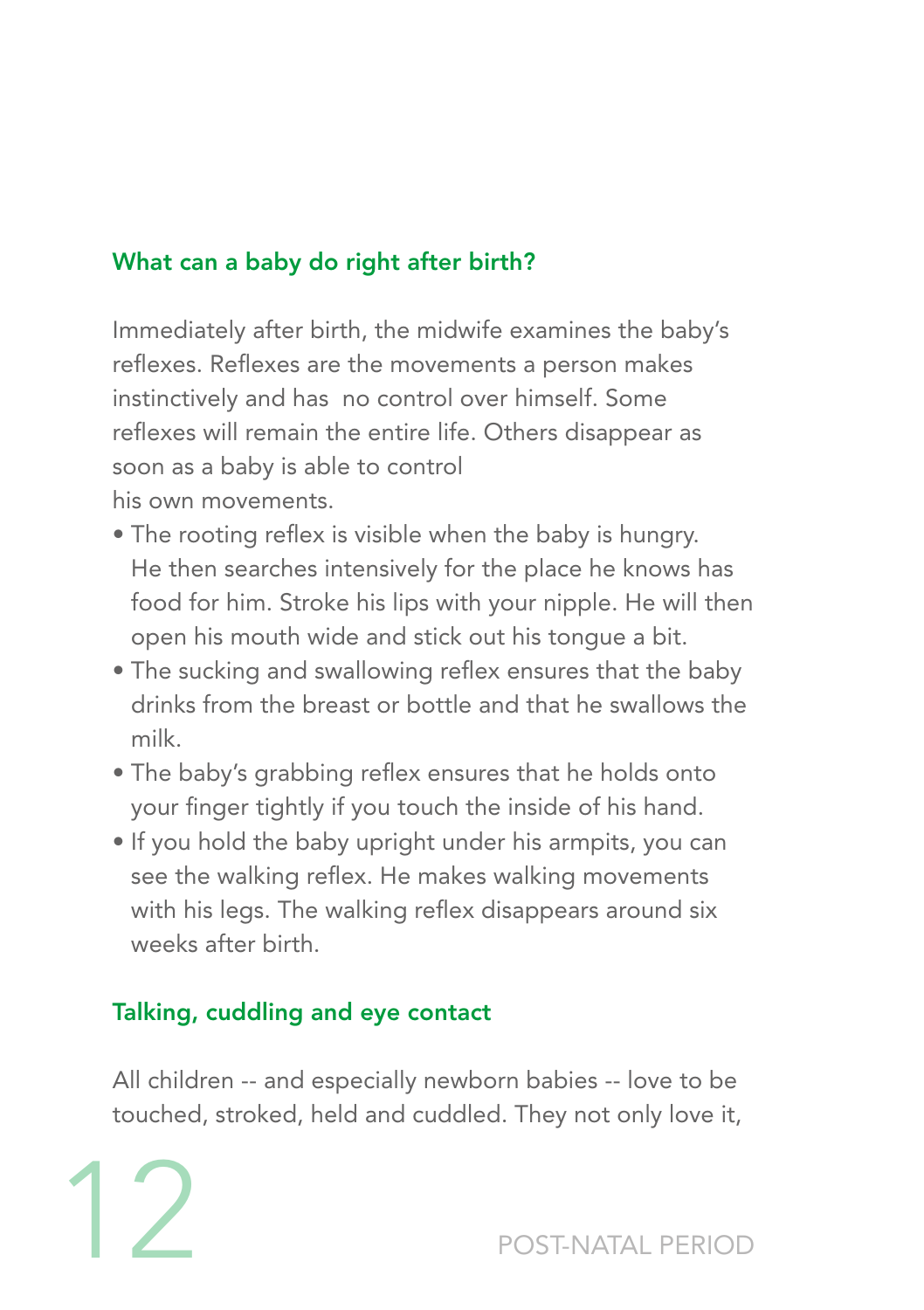they also need it. Perhaps it sounds strange, but physical contact (touching, eye contact and talking to him) is just as important as good care and good nutrition. A baby then feels secure and loved. That secure feeling is essential for the baby to be able to grow and develop. Moreover, through this contact he gets to know not only his parents but also his own body. When for example, you stroke his legs and feet he feels you touching him there. In this way he is not only aware that you are there for him, he also gets to know himself.

# A 'good talk' with your baby

It will still take a while before your baby can communicate with words. However he can communicate in other ways. The baby reacts to your voice, your smell, the rhythm of your breathing and the way you touch him. He himself also 'says' a great deal. The cry when he is hungry sounds very different from the cry when he is tired -- or the cry if he feels lonely and wants to be held. If you pay attention, you will learn to react to the various signals that your baby uses to express his needs.

That is incredibly important -- for now and for the rest of his life. During the first days after birth, your child takes his first step in the development of his self confidence.

POST-NATAL PERIOD 13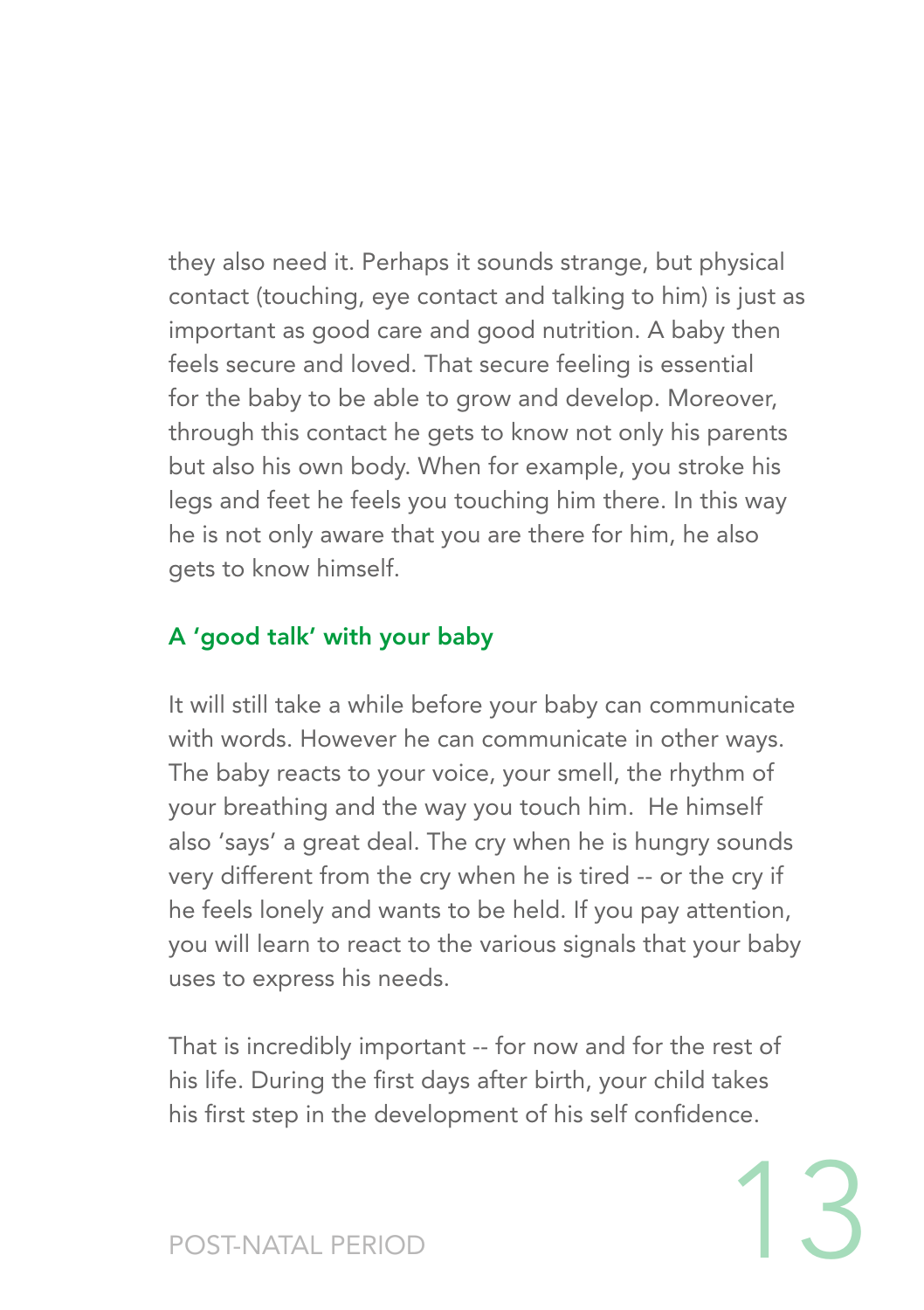('I can let them know what I need') and in his parents ('they understand me and take care of me'). Just look at this: Your baby listens when you talk to him and he also looks you in the eye; all his attention is focused on you! It is good to talk to him a great deal. You can, for example, tell him what you are doing. Even when he is so small, it is an excellent idea to talk a lot to your baby. You create a bond with him and that is good for his development.

# **Crying**

During the first days and weeks after birth, the baby cries when he is hungry, tired, wants physical contact, has a tummy ache or simply does not feel good. Crying is a form of communication. It is completely normal if you and your partner need some time to learn to understand your baby. You actually learn what your baby is trying to tell you by trying out various things. What does he want? It is a bit difficult at the start, but it is wonderful when both you and the baby are satisfied again. He wanted to drink; he wanted to be comforted; he was cold; he had a dirty nappy; he was tired… So, that was the problem! Sometimes you cannot figure out why he is crying. Occasionally comfort and rest are the best you can give your baby at these times. This can be difficult for both parents and child. The average baby cries for around two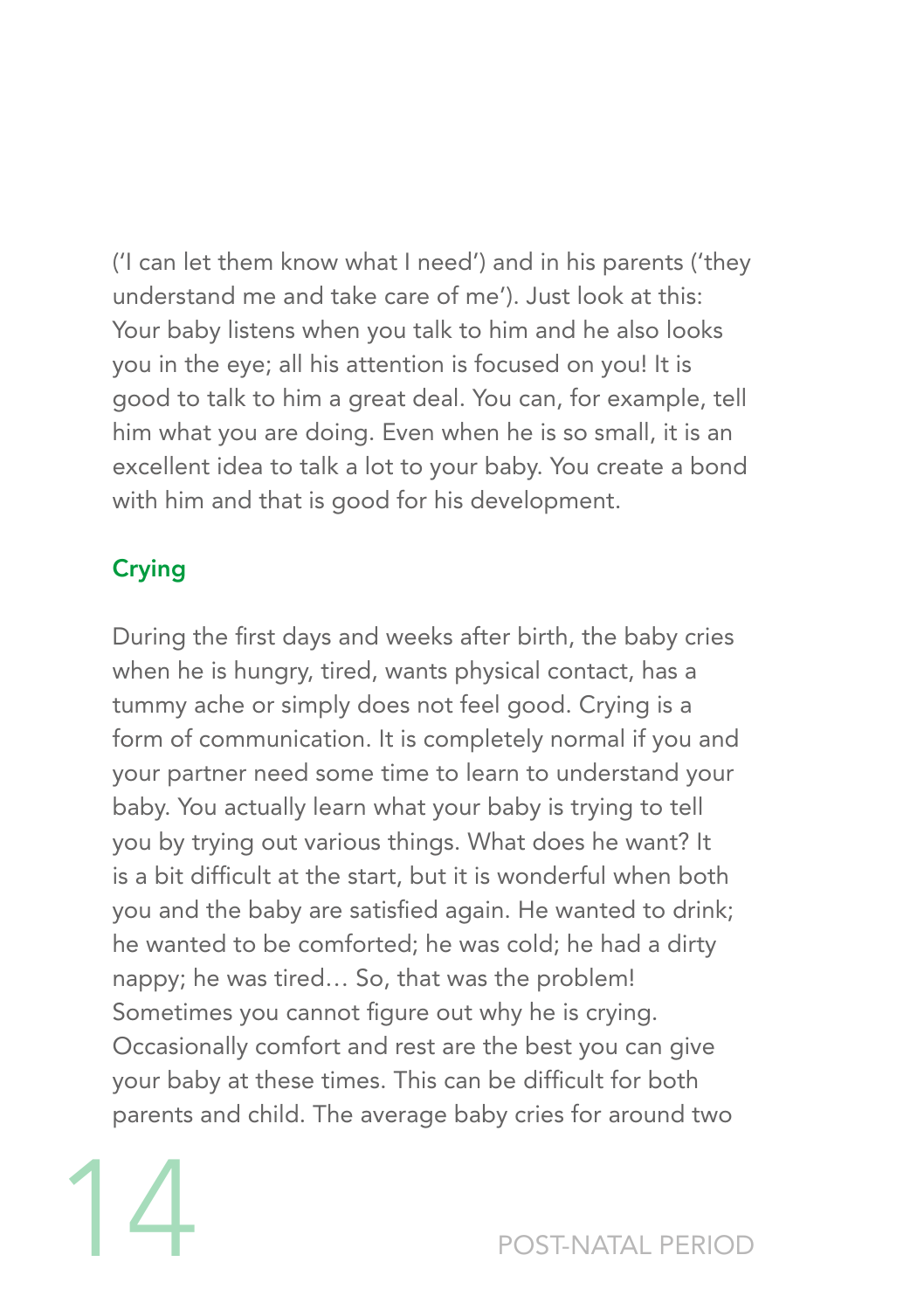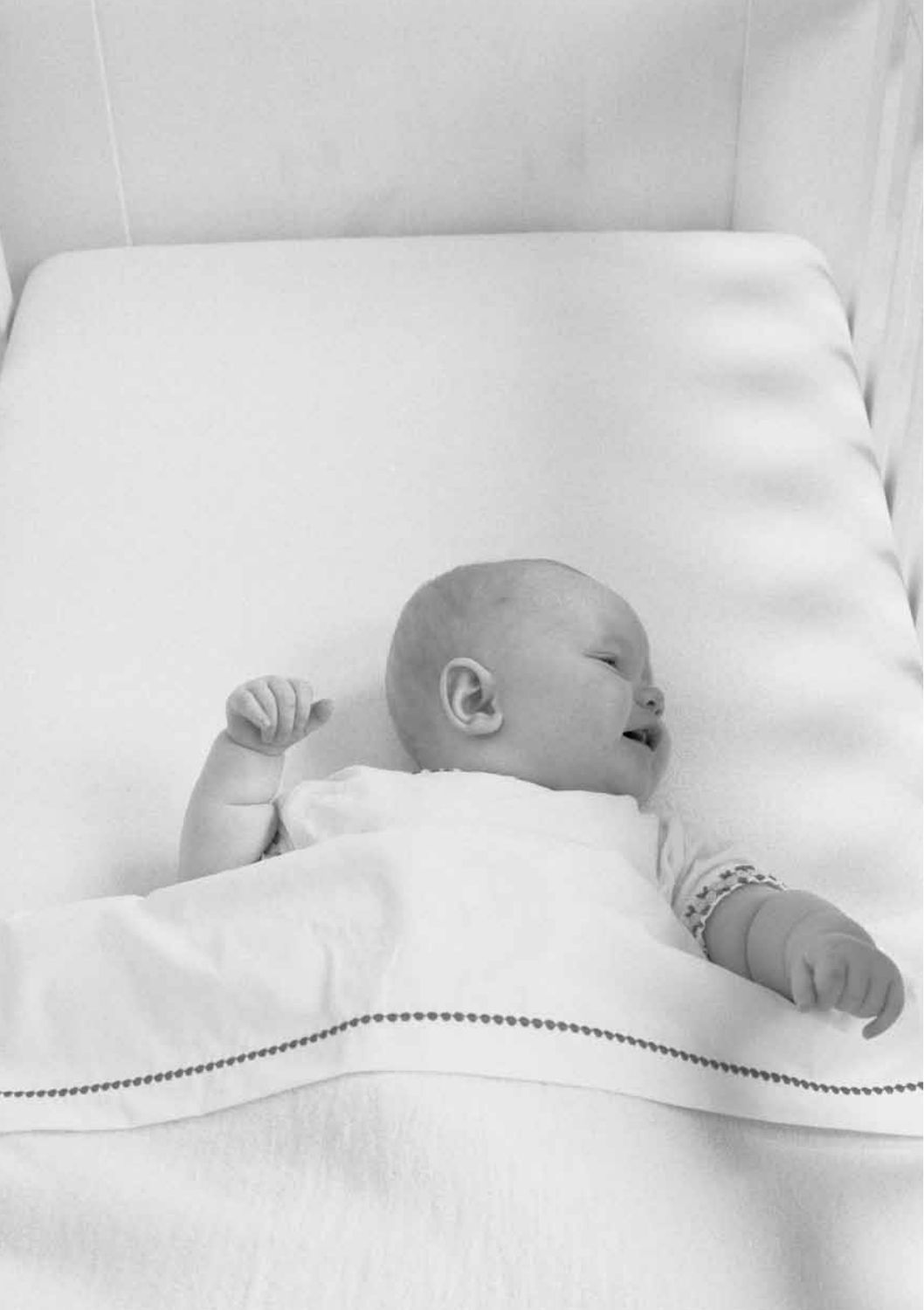hours per day, but there are also babies who spend many more hours crying. The 'top' of the crying age is around six weeks. A parent can feel fairly powerless and even become angry. It sometimes helps to keep track of the amount of time your baby cries because it often seems longer than it really is. Never let it get to the point that you -- out of helplessness and anger -- shake the baby! You can always ask for help if the crying gets to be too much for you. In any case, it is good to know that young babies cannot be spoiled yet. Love, attention, warmth, rest and regularity are extremely important for babies.

### The baby's day-and-night rhythm

In the uterus, the baby was often active at night because that was when you were resting. At that moment, he then had sufficient space to move himself around. After the delivery, the baby is still in this rythm and it will take a little time to switch. You can help him a bit with this by (for example) closing the curtains at night and leaving them open during the day. You could also talk to him and cuddle him a lot during the day and less at night. On the other hand, there are some mothers who enjoy the fact that their babies are wide awake and active at the time of the night feeding. They enjoy this intimate moment together while the rest of the household is in a deep sleep.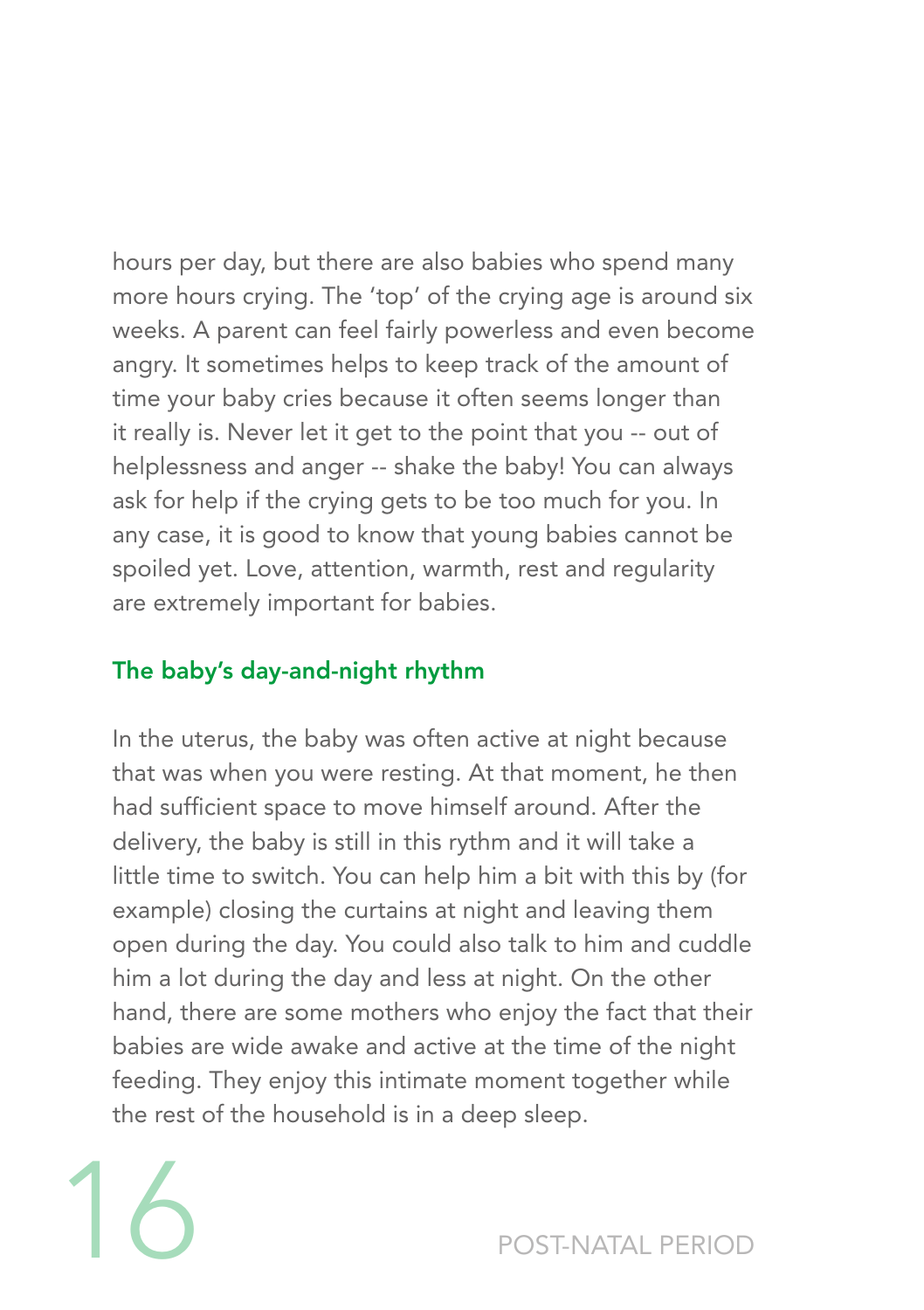# Breathing

Newborn babies have an irregular breathing pattern. You can often even hear the baby 'sigh'. That is nothing more than a deep gulp of air. This irregular breathing has to do with the lungs, which are still small and not completely mature. As long as the baby has a normal, healthy skin colour there is nothing wrong with his breathing.

# The baby in your bedroom

In view of the safety of your baby, it is advised not to put him in his own room for the first six months, but to have him sleep in his own bed in the parents' bedroom. He then has less chance to fall into an extremely deep sleep and that is better for him during this first period of his life.

# Heel prick for newborn babies

After the child has been registered, his birth details are passed onto the Youth Healthcare Services (the child health centre) and the national Central Vaccine Administration Authority [Centrale Entadministratie] which will make sure that your baby is registered in the national vaccination programme. The Central Vaccine Administration Authority arranges the heel prick ('hielprik').

POST-NATAL PERIOD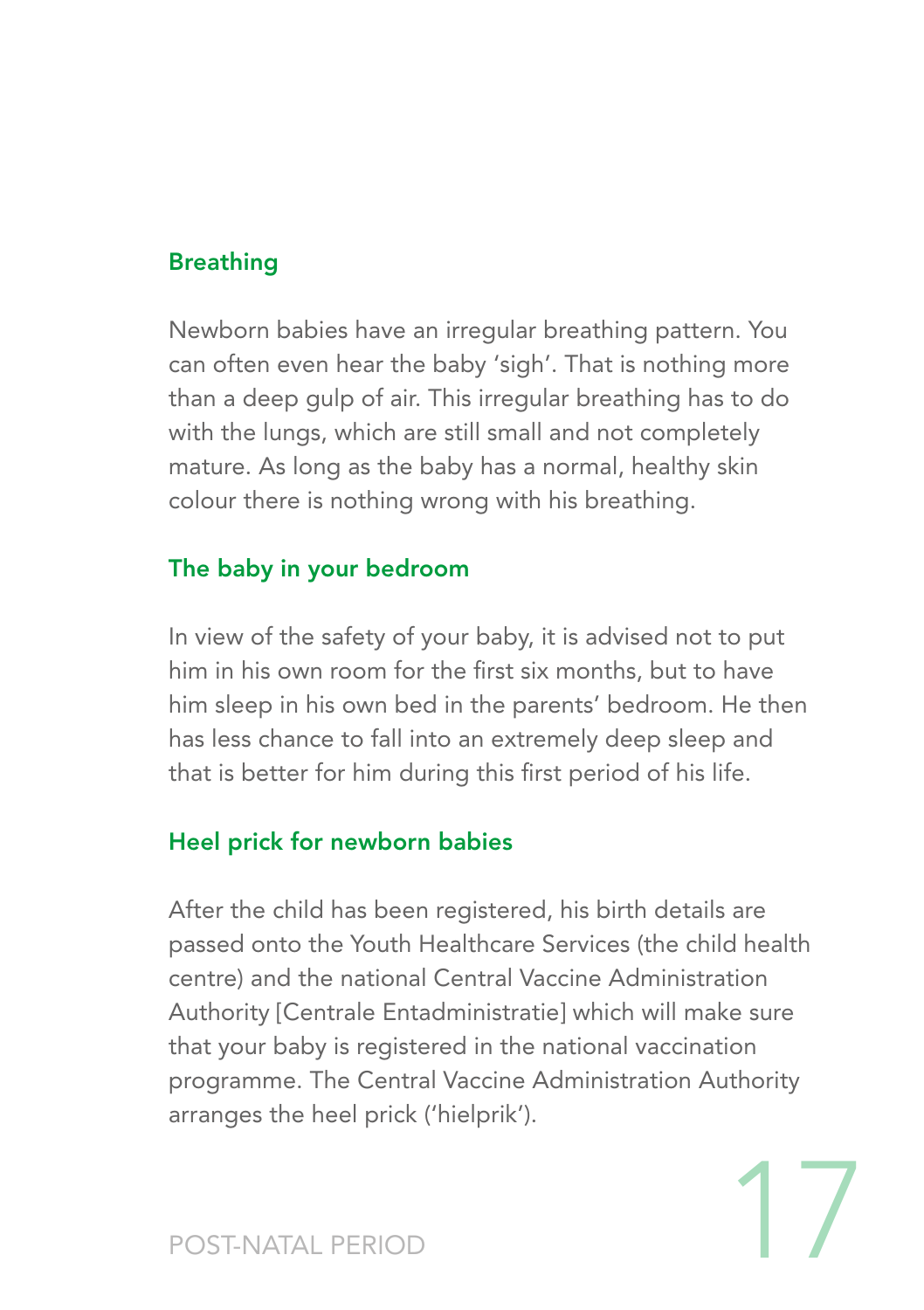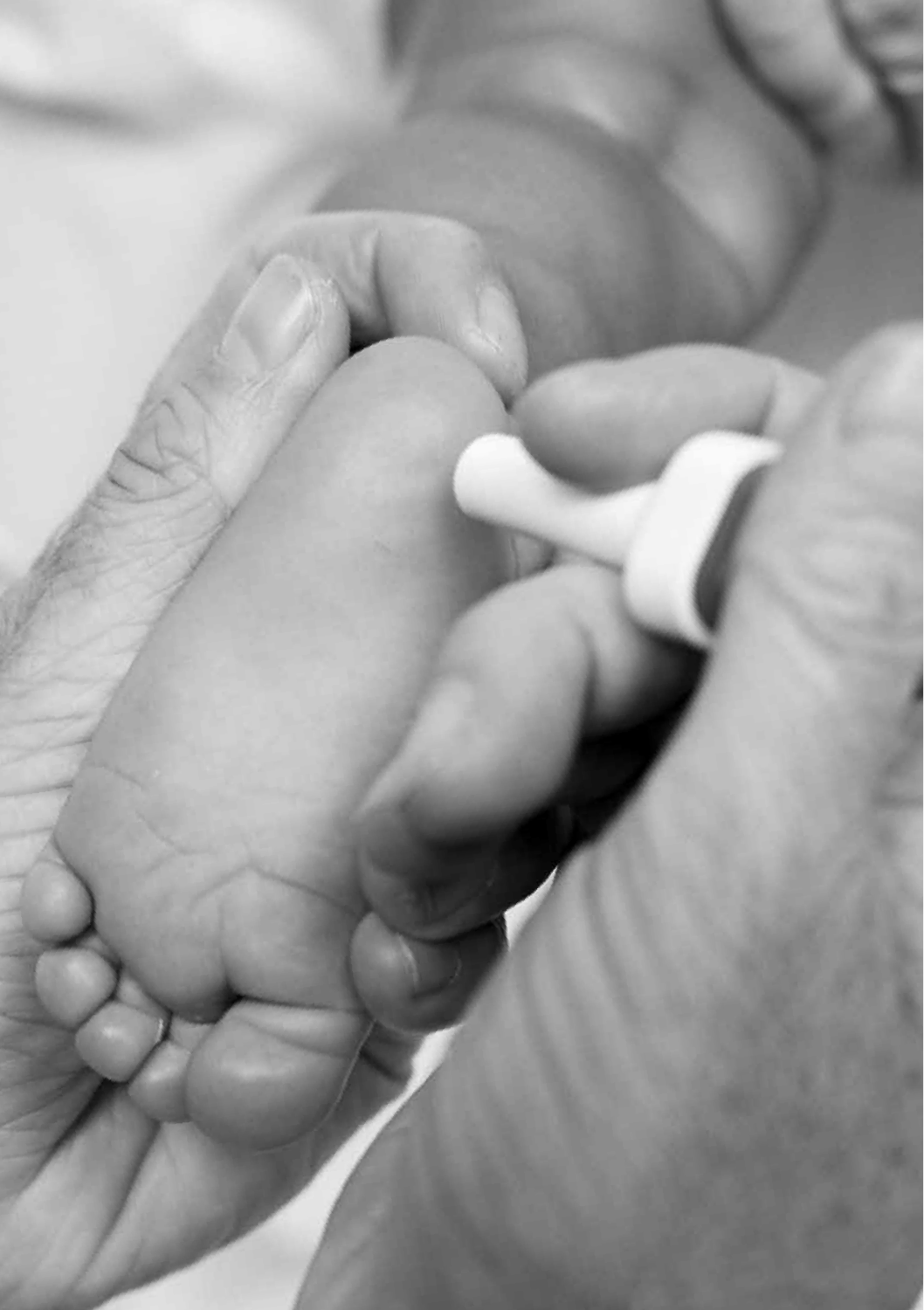In the first week after your child is born a little blood is drawn from its heel. This is called the heel prick (hielprik). A worker from the child health centre , the family doctor or your midwife will come to your home for the heel prick. They will call you to make an appointment.

H/she will prick the heel of your baby with a small device. A few drops of blood will be taken on a special card: the heel prick card. If your child is in the hospital, the heel prick will be carried out there. Children don't enjoy the heel prick. It may even make your baby start to cry. The blood is tested in a laboratory for a number of rare hereditary disorders. The heel prick is important as early detection of these rare disorders can prevent or limit extremely serious harm to your child's physical and mental development. However, this is an important test! The disorders cannot be cured, but with proper care, such as medicine or a diet, they can be managed. At www.rivm.nl/ heel prick you can watch a short film about the heel prick. If the result is normal, you will NOT receive a report. If you have not heard anything within three weeks of the heel prick, the result was normal.If the result is abnormal, you will hear from your family doctor.